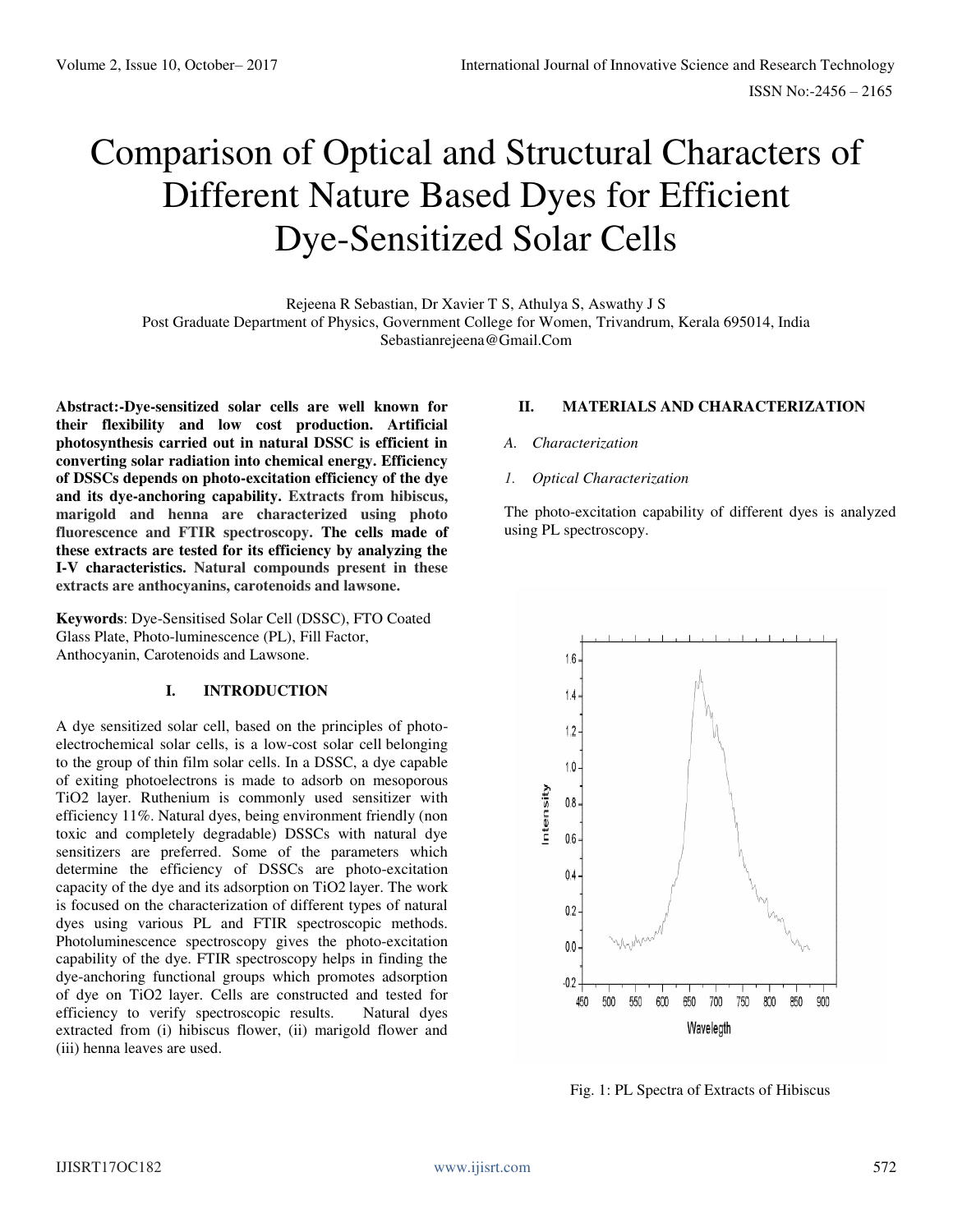

Fig. 2: Marigold



Fig.3: Carotene

**Graph 1:** PL Spectra of Extracts of Hibiscus (A), Marigold (B) and Carotene (C).

# *B. Structural Characterization*

Functional groups of dyes are characterized by analyzing FTIR spectra of the extracts.

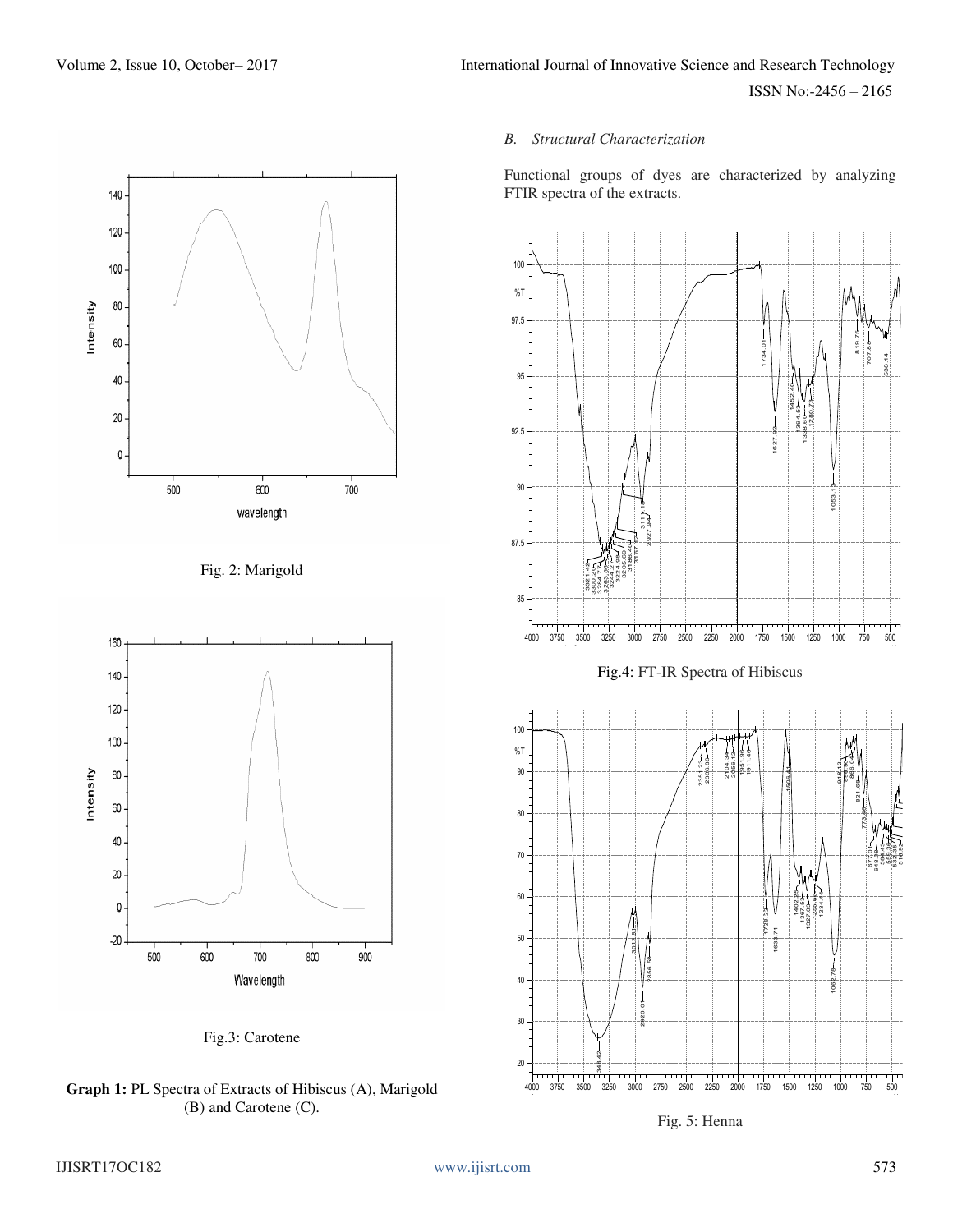



**Graph 2**: FT-IR spectra of Hibiscus (a), Henna (b) and marigold (c).

# *C. Preparation of DSSCs*

Cells are constructed using FTO glass. TiO<sub>2</sub> paste is annealed on FTO glass at approximately 400°C for 60 min. Dyes of samples are extracted using ethanol and cells are dipped into the concentrated extract. Annealing of  $TiO<sub>2</sub>$  on to the FTO surface and adsorption of dye is confirmed using PL spectra. Counter electrode is made by coating graphite on another FTO plate. The electrodes are combined and electrolyte is added. Measurements are made using multimeter, standard resistances etc.

# **III. MEASUREMENTS**

The efficiency (η), short circuit current  $(J_{sc})$ , open circuit voltage ( $V_{\infty}$ ), fill factor (FF), maximum power ( $P_{\text{max}}$ ) of the DSSCs are measured by analyzing the I-V characteristics [1] and their EMFs when exposed to maximum sunlight are measured. For comparison, efficiency has also been measured under a 60W incandescent lamp also. The change in EMF with intensity of sunlight is also measured.

# **IV. RESULT AND DISCUSSION**

- Natural dyes are optically characterized by analyzing their PL spectra. Hibiscus extract shows numerous excitation bands with some prominent bands at a range 650-700nm. Marigold extract shows two excitation bands at 548nm and 671.5nm. Henna has one excitation at 741.5nm. (Graph 1)
- Structural characterization is done by FT-IR spectroscopy. (Graph 2) H.rosa-sinensis (Anthocyanin), has dye-anchoring groups such as amide, ester, carboxylic acid and hydroxyl groups. Lawsonia Inermis (Lawson) has carboxylic acid and hydroxyl groups for dyeanchoring. Calendula officinalis (Carotenoids) contains carboxylic and hydroxyl groups for dye anchoring.
- The EMF of different DSSCs is measured. Anthocyanins give the highest at 0.54V; Carotenoids gives 0.018V and 0.0138V by Lawson.
	- $\triangleright$  It is observed that even in dark the DSSCs give a very feeble voltage (of the order of mV). This confirms that radiations other than visible also can excite electrons from the photo-sensitizer.
	- $\triangleright$  It is observed that in sunlight voltage increases with increase in the intensity and it is maximum between 2:00 pm and 2:45 pm  $(-1050 \text{ W/m}^2 \text{ intensity})$ .
	- $\triangleright$  It is also observed that the EMF of the cell decreases with time (on an average  $0.0025$ mV/min when exposed to light and 0.09mV/day in dark).
- Comparing the efficiencies of DSSCs
	- The experimental efficiencies are in agreement with the PL and FTIR spectra results. The efficiencies of DSSCs made of three dyes are found using diode model  $[2]$ . Anthocyanin has the highest efficiency with 0.13%, carotenoids have 0.23E-03% efficiency and lawson shows the least efficiency 0.203E-04%.
	- It is also observed that the efficiency increases with the intensity of light. The DSSCs shows greater efficiency with incandescent lamp (5052.5 lx) than in sunlight  $(1050 \text{ W/m}^2)$ . When source irradiance is increased by 79.2% efficiency also got increased by 88.4% on an average.
	- Fill factors of DSSCs shows that cells made of anthocyanins and carotenoids are Grade A cells and that made of lawsome is Grade B cell.